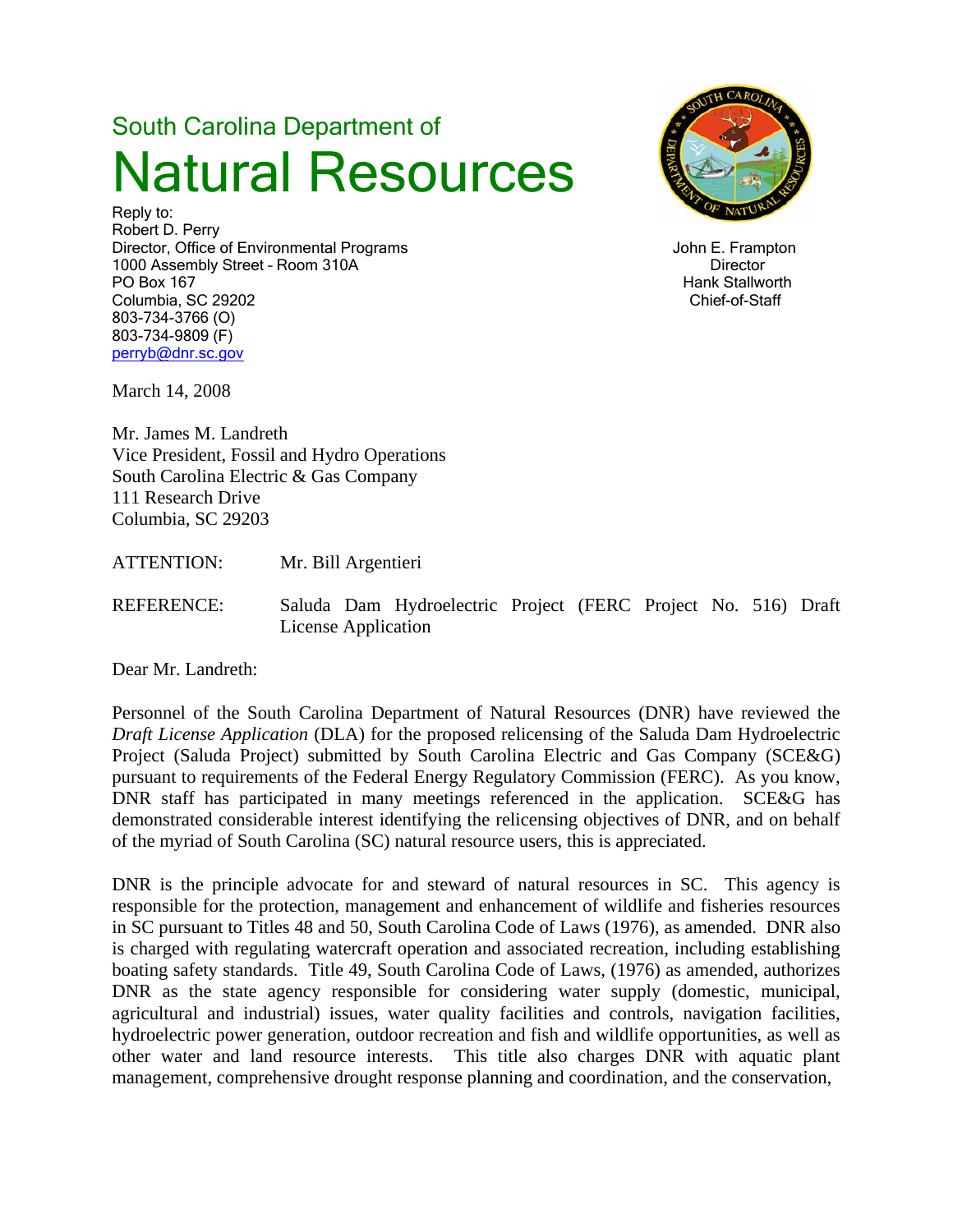protection and management of floodplain lands including those designated as State Scenic Rivers.

DNR relicensing management objectives were provided to SCE&G in written comments (August 15, 2005) addressing the Initial Consultation Document. The relicensing role of DNR includes identification of impacts to natural resources associated with project operations, and assistance in identification of methodologies for avoiding and/or minimizing those impacts to the environment and associated users. Where Saluda Project impacts cannot be avoided or minimized DNR will advocate that appropriate mitigation is warranted.

The DLA is well organized and represents the culmination of a significant body of work. The document includes the majority of the information needed to assess project impacts. Although some information needs including Instream Flow Study results and the Recreation Plan were not finalized when the DLA was issued, DNR staff have participated in Technical Working Committees (TWC) addressing these issues and have provided comments reflecting the most recent meetings. Protection, mitigation and enhancement (PM&E) measures also were not proposed for a number of resource areas and could not be evaluated. In this correspondence DNR comments have been prepared to:

- 1. Correct or clarify factual statements,
- 2. Evaluate how well any proposed PM&E measures address DNR management objectives, and
- 3. Propose additional PM&E measures consistent with DNR management objectives.

#### **Specific Comments**

#### **Initial Statement**

DNR submits no comments.

#### **Exhibit A: Project Description**

DNR submits no comments.

#### **Exhibit B: Project Operations**

Page B-1: Project operations are described in Section 1.0. The Saluda Project is a relatively large project operated as a reserve generation facility, which is different than a facility operated as a peaking or load following facility. Operating the Saluda Project as a reserve facility means SCE&G must be able to provide approximately 200 MW of electricity within 15 minutes to meet emergency electrical demand from either the applicant or the Virginia-Carolinas Electric Reliability Council. Utilization of the Saluda Project is the SCE&G preferred method of meeting reserve requirements and provides a reliable source of energy necessary to meet consumer demands. DNR submits operating as a reserve generation facility carries the same responsibilities for tail-water and downstream safety precautions, education and awareness as a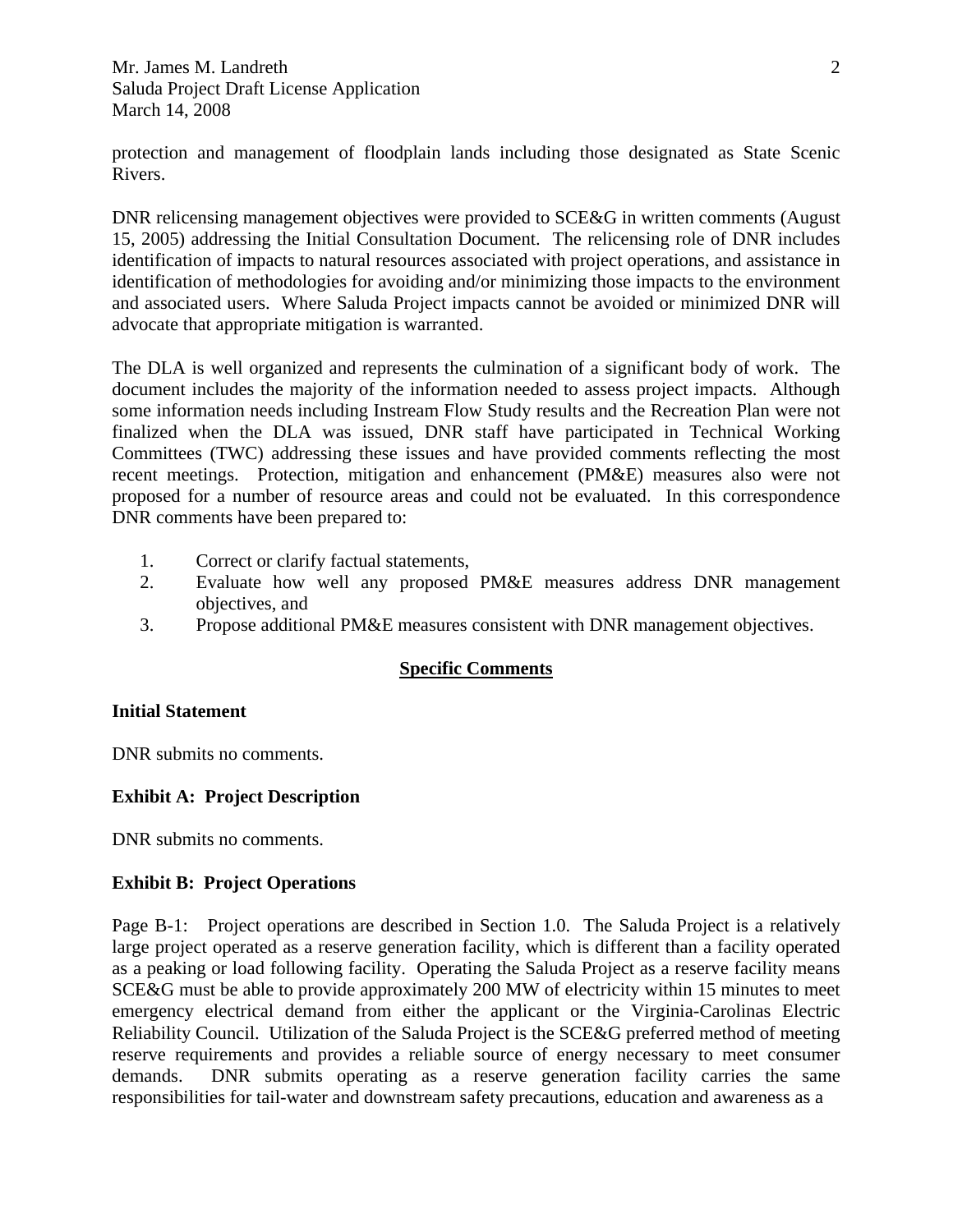peaking facility. These responsibilities and precautions should be commensurate with the size of the hydroelectric project.

Environmental impacts associated with large hydroelectric projects must be considered and noted by DNR. These impacts include, but are not necessarily limited to:

- 1. Shoreline erosion,
- 2. Unstable riverine habitat,
- 3. Reduced dissolved oxygen in waters,
- 4. Blockage of fish migrations,
- 5. Downstream safety concerns, and
- 6. Increased non-point source pollutants resulting from development.

Page B-2:In Section 1.3 operations during adverse inflow conditions are listed. DNR recommends a proposed low inflow protocol be included in this section. The protocol should describe actions to be implemented during drought classifications ensuring water resources are conserved and equitably shared with all users.

Page B-5: Section 2.4 in the DLA is a placeholder for the reservoir guide curve to be provided in the final license application. The current Saluda Project License sets a minimum reservoir elevation of 345 ft Saluda Plant Datum (SPD) and a maximum reservoir elevation of 360 ft SPD. SCE&G normally operates the reservoir in the range of 350-358 ft SPD. Occasionally the reservoir is drawn down to near 345 ft SPD for vegetation control or maintenance. SCE&G sets target reservoir elevations for each month of the year using a guide curve, to allow for seasonal inflow variations. These target elevations may vary from year-to-year, depending on inflow available, maintenance activities, unit availability, etc. Under target elevations the lake typically reaches 358 ft SPD at the beginning of June. Beginning in September, water is released to achieve 350 ft SPD by December 31, refill begins around January 1, and water releases are coordinated in order to reach 358 ft SPD by June 1.

DNR has been party to discussions in the Recreation TWC to consider a guide curve that would keep the reservoir in the range of 354-358 ft SPD, with 358 ft SPD being reached by April 1 of each year and maintaining 358 ft SPD until the first Monday of September (to coincide with Labor Day) of each year. DNR concurs with targeting the operating level of Lake Murray between the 354 and 358 ft SPD as often as possible. However, there may be times when it is necessary to draw the reservoir down to 350 ft SPD, or less, for fisheries and/or aquatic plant management. Technical studies also conducted in the Water Quality TWC indicate lowering the water level on a regular basis may be very beneficial to protecting water quality. Maintaining or enhancing the water quality of Lake Murray is vital to aquatic resources and users, and DNR strongly supports any operational activities determined to be necessary to meet or exceed State water quality standards.

DNR notes maintaining a full pool during the fall and winter months, as opposed to lowering the reservoir, would be beneficial to annually migrating and wintering waterfowl. Drawing the reservoir down during winter isolates migrating and wintering waterfowl from using shallowly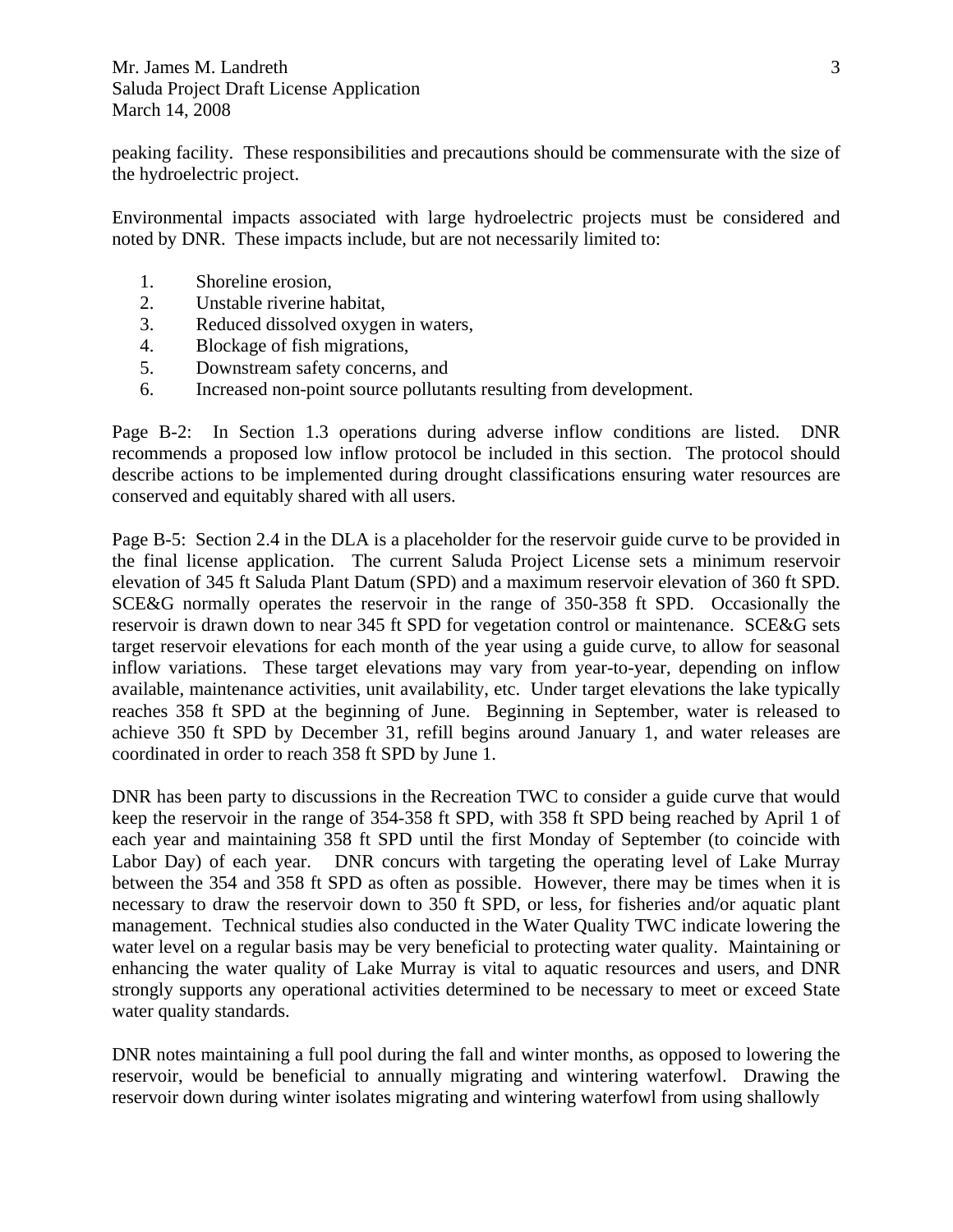flooded habitat along shoreline areas where desirable moist-soil and submersed aquatic vegetation can be located for waterfowl foraging opportunities.

DNR recommends the reservoir guide curve be maintained as proposed by the Recreation TWC with the exceptions provided in Section 1.3 of the draft license application, and that PM&E measures be identified and implemented to address loss of historic wintering and migrating waterfowl populations and recreational waterfowl hunting opportunities.

#### **Exhibit C: Construction History**

DNR submits no comments.

#### **Exhibit E: Environmental Report**

Page 2-4: The last paragraph on this page states the *fish growth study indicated that a significant and healthy trout fishery exists in the Lower Saluda River*. DNR recommends this wording be revised in the final license application. The study actually determined growth rates for trout during 2002-03, and it evaluated some biological factors potentially influencing trout growth rates. While the study did demonstrate the potential for excellent trout growth during the limited study period, the study did not measure any of the other factors, such as fish mortality, fishing effort and success or harvest measures. Understanding these factors also would be necessary in order to describe the fishery as *significant and healthy*.

Page 3-7: The paragraph addressing the mussel survey states *the field study documented 15 species of mussels occurring in Lake Murray, its tributaries, the Lower Saluda River (LSR), and the upper Congaree River*. This sentence implies mussels were collected in the LSR, and this is incorrect. It is suggested *LSR* be removed from the sentence, or clarified as in Section 3.9.4.

Page 3-26: Study results from the 2006 macroinvertebrate community study conducted on the LSR are summarized in Section 3.9.3. Results from the 2007 study were not available. The results of the 2006 study, which are similar to previous studies conducted in this area, demonstrate the near-field impact of hydroelectric projects on invertebrate communities. While invertebrate communities improve in both species richness and abundance as the distance of sampling stations increase from the dam, the current study shows that populations are depressed near the dam. While the implementation of instream flows may enhance invertebrate populations, mitigation may be necessary.

Page 3-27: Study results from the mussel survey are reported in Section 3.9.4. SCE&G conducted a comprehensive survey of mussels in the project vicinity. While mussels were documented in most of the survey areas, no mussels were located in the LSR. Results indicate habitat for mussels is wide-spread throughout the project area with the exception of the LSR, indicating habitat in the LSR has been impacted by the operation of the project. While the reasons for the absence of mussels in the LSR are not known, this provides an opportunity for restoration or mitigation.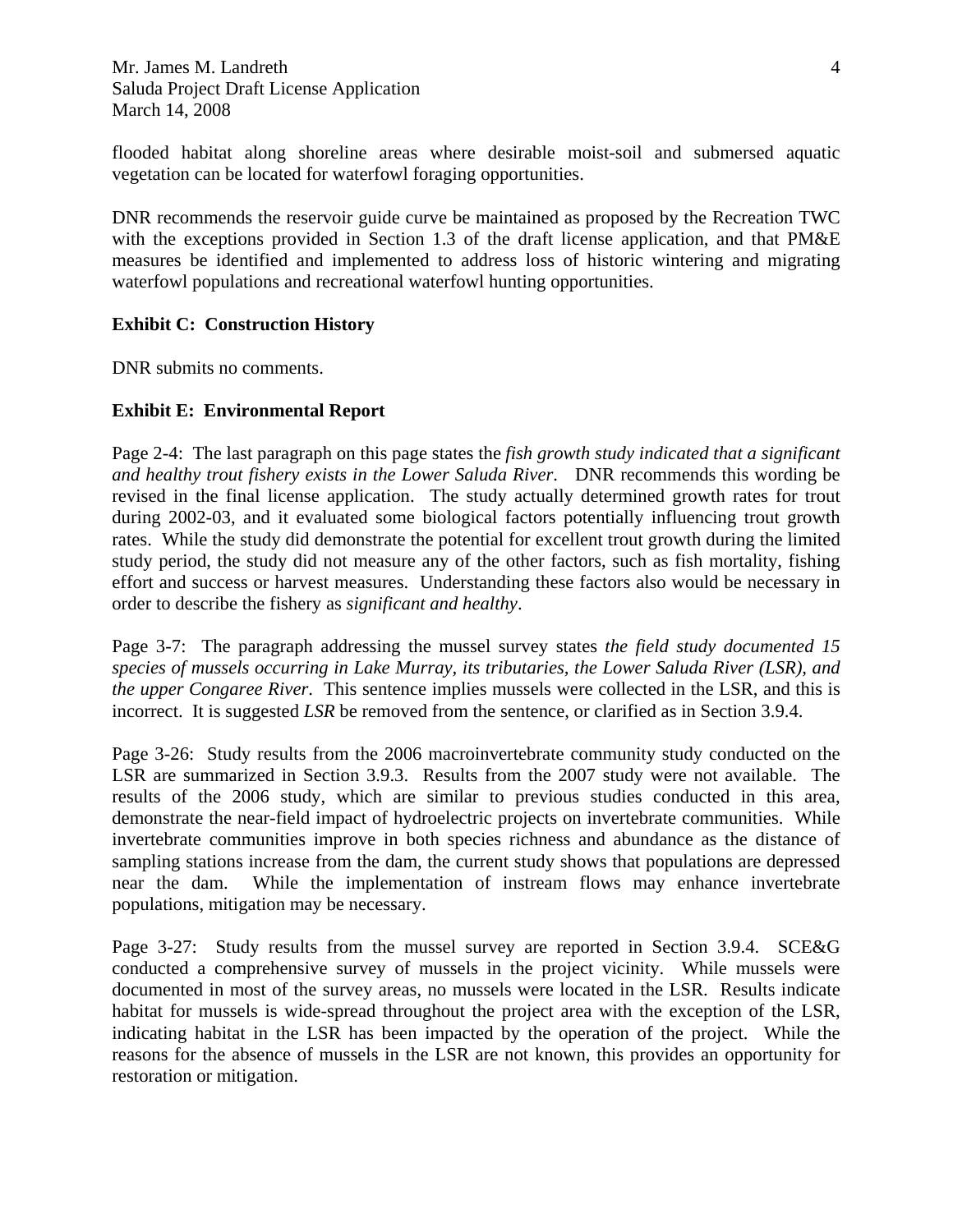Page 3-28: Section 3.9.5 notes the instream flow study conducted in the LSR. Since the completion of the DLA, the Instream Flow TWC on several occasions has evaluated the study results. A seasonal flow recommendation and a low flow recommendation was developed and submitted to the operations committee for modeling. Both recommendations reported out of the Instream Flow TWC are consistent with DNR management objectives and the State Water Plan.

Page 4-14: The section on existing measures to be continued and new measures proposed by the applicant for rare, threatened and endangered (RT&E) species in the project boundary or under project influence is incomplete. DNR suggests management plans for RT&E species in the project boundary or under project influence should be developed in coordination with the resource agencies, and RT&E management plans should be included as part of the license application. RT&E management plans should include the bald eagle (*Haliaeetus leucocephalus*) and wood stork (*Mycteria americana*), and DNR also recommends a management strategy and protection mechanism for the purple martin (*Progne subis*) island roosting site be developed.

Page 5-18: Section 5.2.2 describes the agreement to develop a memorandum of understanding between SCE&G and DNR to address aquatic plant management. This document should be developed and included with the final license application.

Page 5-21: Section 5.5 is incomplete in addressing existing measures to be continued and new measures proposed by the applicant for RT&E botanical species. DNR suggests a management plan be developed for RT&E botanical species, such as the rocky shoals spider lily (*Hymenocallis coronaria*) located within the Saluda Project and its area of influence.

Page 7-5: Section 7.2.1.1 addresses public access sites and describes 15 formal sites owned and managed by SCE&G. The facilities at 11 of these sites are not compliant with the Americans with Disabilities Act, and DNR recommends a recreation plan priority should be to upgrade these sites where applicable.

Page 7-19: Section 7.3.1 addresses existing recreational use. DNR is not surprised that boat and bank fishing were the highest recreational uses, and this agency indicates the recreation plan should prioritize facilities providing additional fishing opportunity and specifically for bank and pier based anglers.

DNR also recommends shoreline access to the LSR be enhanced. Additional access is warranted due to increasing numbers of recreational users, and additional access will augment safe ingress and egress from the river.

Page 7-23: Section 7.4 addresses adequacy of existing recreation sites to accommodate existing and potential future uses. Based on this information, with the exception of Rocky Point Creek, only the largest facilities (Billy Dreher, Dam Site, and Park Site) are operating within designed use and could accommodate additional use. The remaining 11 sites are approaching capacity or regularly meet or exceed design use capacity. Clearly, there is a strong need for additional recreational use capacity on Lake Murray.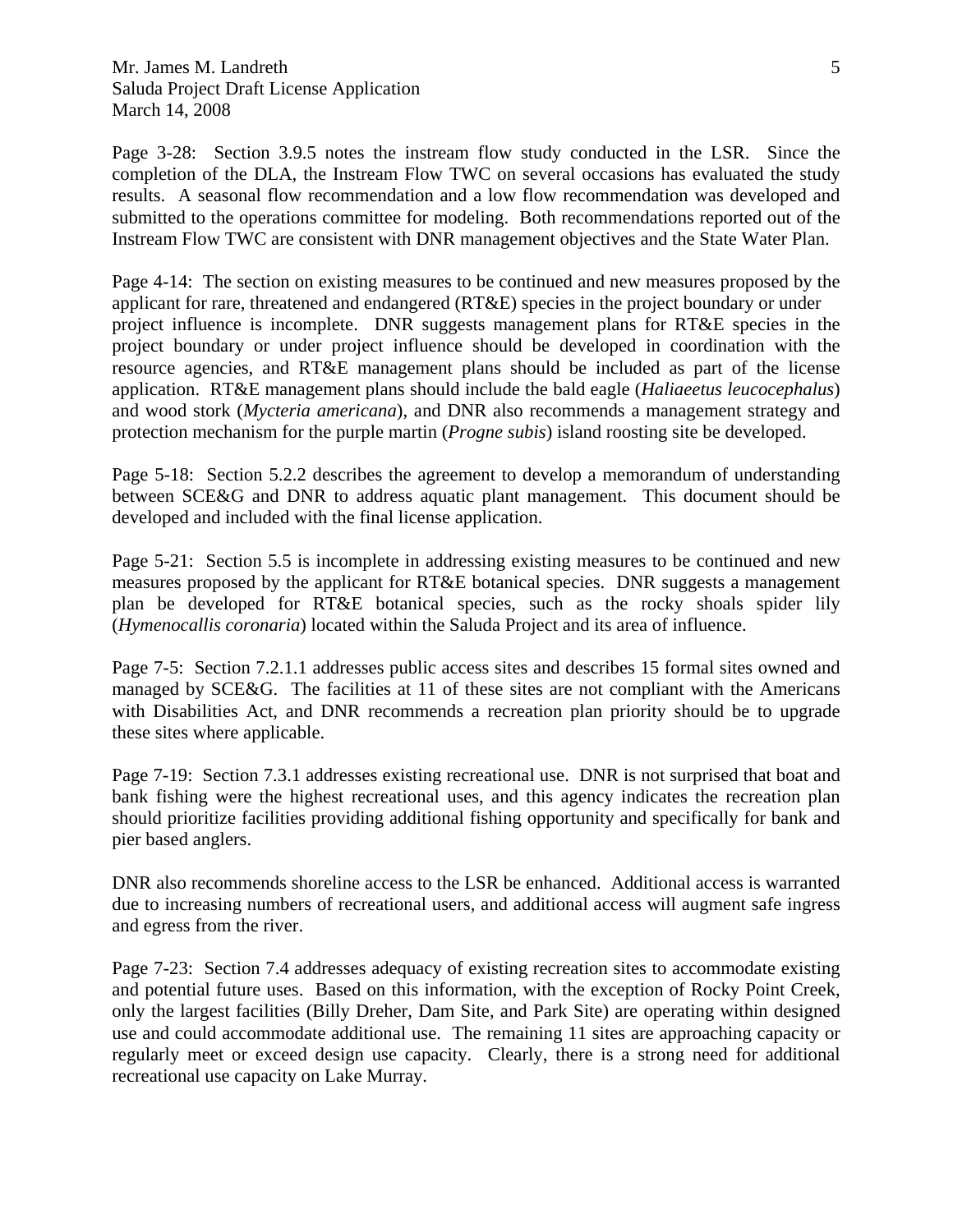Page 7-32: Section 7.6.1 addresses the scheduling of recreational flows. The Downstream Flows TWC has developed a proposed schedule for recreational flows for boating and wade fishing/swimming; this schedule is currently being reviewed by SCE&G. The proposal includes a request for the Saluda Project to be removed from its usual reserve operations on certain recreational flow days, particularly days scheduled for wade fishing/swimming. DNR is supportive of the TWC proposal and encourages SCE&G to adopt and implement the recreational flow schedule as soon as possible.

Page 7-34: In Section 7.6.1 a reference is made to the need to evaluate additional sirens and strobe lights in the LSR to warn recreational users of rising water levels. Due to frequent stranding events associated with hydroelectric operations, and the fact that there are areas of the river where the existing warning system is ineffective, DNR submits additional warning devices are warranted. Start-up of hydroelectric units also should be phased to ensure the rate of rising water does not exceed 0.02 feet per minute.

Page 7-38: Section 7.7.2 provides a description of the LSR Corridor Plan and the Plan Update, but it is not clear about the actual extent of the trail system proposed in the Plan Update. The Plan Update features a conceptual plan for a 10-mile greenway trail system along the north bank of the river connecting Saluda Shoals Park with Gardendale landing, Riverbanks Zoo, and Lake Murray Dam. A two-mile section of the Three Rivers Greenway, the proposed Saluda River Walk, is also included in Plan Update. DNR recommends SCE&G consider methods to support the development of the proposed greenway trails along the lower Saluda to provide additional public access to the river, as suggested above.

Page 7-42: Section 7.9 is a placeholder for the Recreation Plan. A final Recreation Plan was not completed when the DLA was finalized. Several Recreation TWC meetings have been conducted, since the DLA was issued, to discuss proposed recreational facilities and enhancements to existing facilities. SCE&G discussed recreational enhancements in a proposal dated March 3, 2008. DNR concurs with SCE&G that proposed recreational enhancements would address some of the recreational needs of the project. To assist in a full evaluation of the proposal, a schedule for these proposed enhancements should be developed. A time frame also should be developed to reconvene a stakeholder meeting to discuss additional recreational needs and to conduct the next recreational use and needs study.

DNR has enclosed (attached) a list of recommended recreational facility enhancements. It is requested the list be considered for implementation during the next license period. SCE&G also should consider designating the riverine area in the upper project as a featured paddling area. While motor watercraft should not and cannot be excluded from this area, any future boating access facilities could be designed for canoe and kayak users, and a restriction should be placed on the construction of docks on any SCE&G property.

Page 8-14: Section 8.3 is a placeholder for applicant proposed mitigation for lake and land management. DNR has been involved with the development of a revised shoreline management plan and guidelines. This agency also participated in numerous discussions directed toward rebalancing current shoreline management classifications. When considering rebalancing of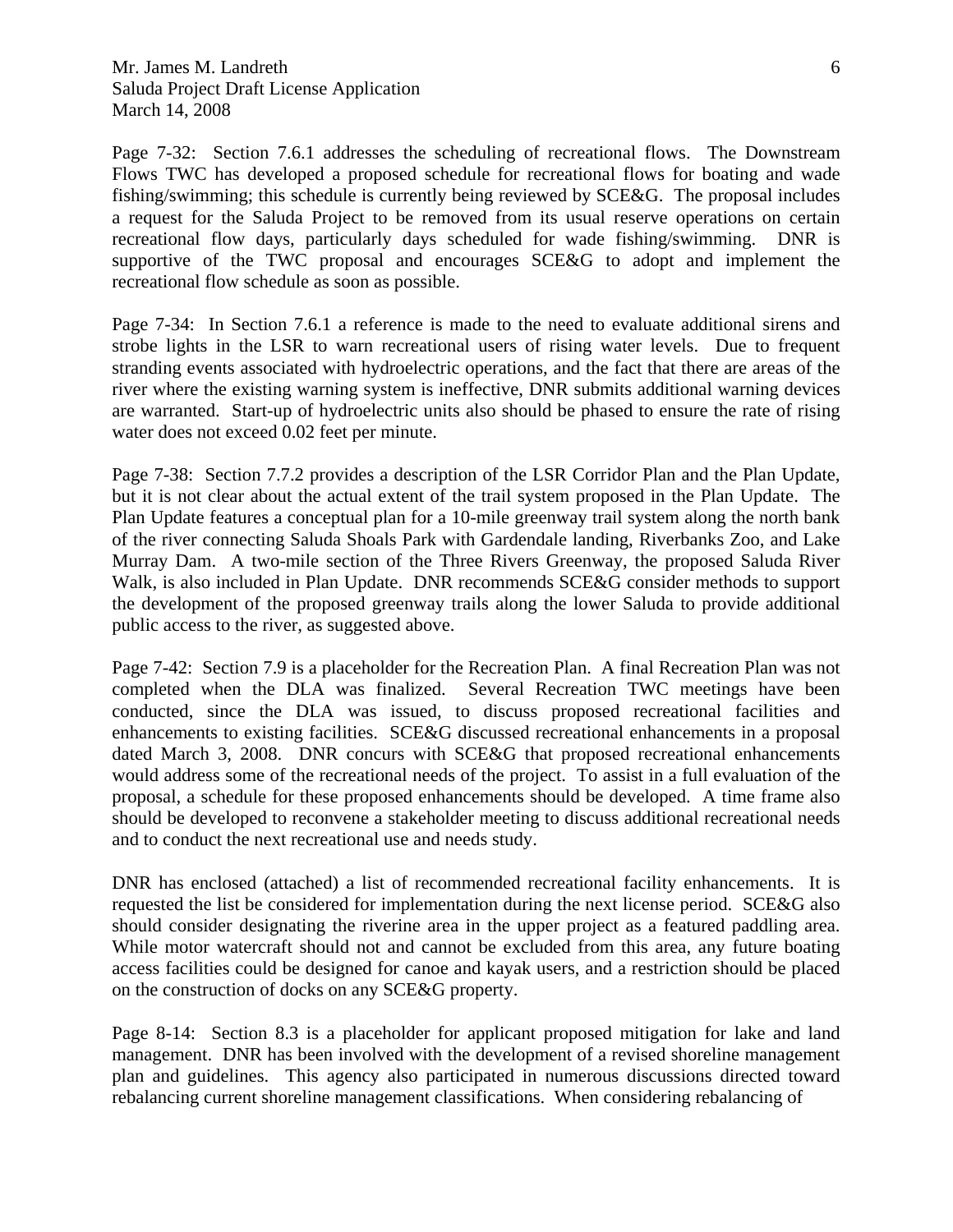project lands, it is important to consider changes occurring during the current licensing period. According to the Saluda Project 1977 license application, there were approximately 15,000 acres of land within the project boundary. In 1977, when SC&G applied for the current operating license, approximately 5,800 acres had been sold, 2,700 acres were under easement for project uses, and 6,500 acres were held in fee simple.

Based on 2007 SCE&G management prescriptions, 7,944 acres of the 9,778 acres available for sale have been sold, leaving 1,834 acres in the Future Development classification.

Most of the project lands sold by SCE&G have been developed. Much of this development has resulted in direct natural resource impacts to the shoreline of Lake Murray. These impacts include but are not necessarily limited to:

- 1. Loss of native riparian vegetation
- 2. Armoring of land and water interfaces,
- 3. Installation of concrete boat ramps eliminating aquatic habitat,
- 4. Implied loss of the public use of project shore lands,
- 5. Increased non-point source pollutants such as sediment, nutrients and fecal coliform bacteria, and
- 6. Loss of a natural setting and view shed desirable by many citizens.

DNR has expressed concerns for a number of years to SCE&G and FERC that aesthetics, the shoreline habitat for fish and wildlife, and the opportunity for public recreation have been impacted by shoreline development. These natural resource and user impacts will worsen if adequate shoreline is not protected.

In a 2003 FERC Order, SCE&G was instructed to rebalance the existing land classifications. This rebalancing is being addressed in the Lake and Land Management TWC. Through this TWC, approximately 350 tracts in the remaining 1,840 acres currently classified as Future Development lands were reviewed and scored for economic and natural resource values. Natural resources valuation also included consideration for land and water access for passive recreational activities. Based on the evaluation, DNR and SCE&G each proposed a plan to rebalance lands in the Future Development classification.

DNR staff has reviewed the proposed management plan for future development property offered by SCE&G. The plan furnishes a much greater level of protection for natural resources than previously provided. The plan would be improved further by implementing the following recommendations:

- 1. Increase width of the proposed buffer from 75 to 100 feet,
- 2. Increase width of shoreline needed to acquire a dock from 150 to 200 feet,
- 3. Identify additional strategic properties on the main body of the lake to be protected from development,
- 4. Identify and provide a large tract of land adjacent to the project supporting traditional land and water based public recreation,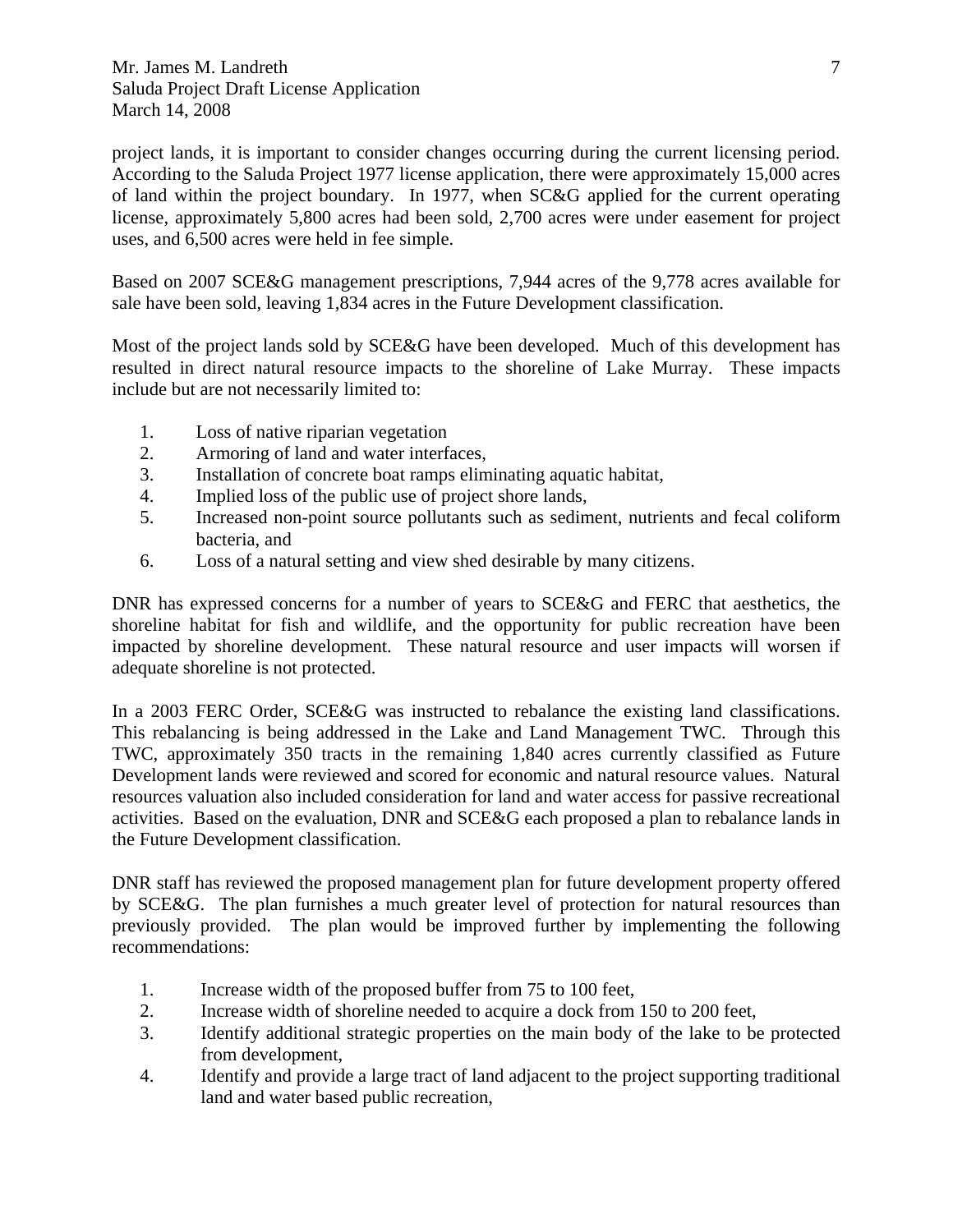- 5. As ordered by FERC acquire, develop and fund an area to support the management of migrating and wintering waterfowl,
- 6. Extend the scope of the plan to address how SCE&G will manage its riparian lands and islands in the Lower Saluda Scenic River corridor, and describe how these areas will be protected from development over the new license period, and
- **7.** Place all lands currently classified as Forest Management into Conservation Easement classification.

#### **Exhibit F: General Design Information**

DNR submits no comments.

#### **Exhibit H: Miscellaneous filing material**

On page H-2, a reference is made to the evaluation for the need of additional sirens and strobe lights to the Lower Saluda River to warn recreational users of rising water levels. Due to frequent stranding events associated with hydroelectric operations, and the fact that there are areas of the river where the existing warning system is ineffective, DNR submits additional warning devices are warranted. Start-up of hydroelectric units also should be phased to ensure the rate of rising water does not exceed 0.02 feet per minute.

#### **Other**

Term of the new license: DNR will recommend a license term that is commensurate with the adequacy that P, M and E measures address natural resource interests and allow for adaptive management during the term of the new license.

#### **Conclusion**

DNR appreciates the opportunity to provide comments regarding the DLA for the Saluda Project. It is trusted agency efforts have been constructive to the relicensing process, and that these comments will be deemed important in the task of moving forward. As you are aware, the DNR Project Manager for the Saluda Project is Dick Christie. If you or any of your staff have further questions regarding this correspondence or DNR participation in the process please do not hesitate to contact him at: Dick Christie; SCDNR; 1771-C Highway 521 By-pass South; Lancaster, SC 29720; 803-289-7022

Sincerely, Robert D. Perry

Robert D. Perry Director, Office of Environmental Programs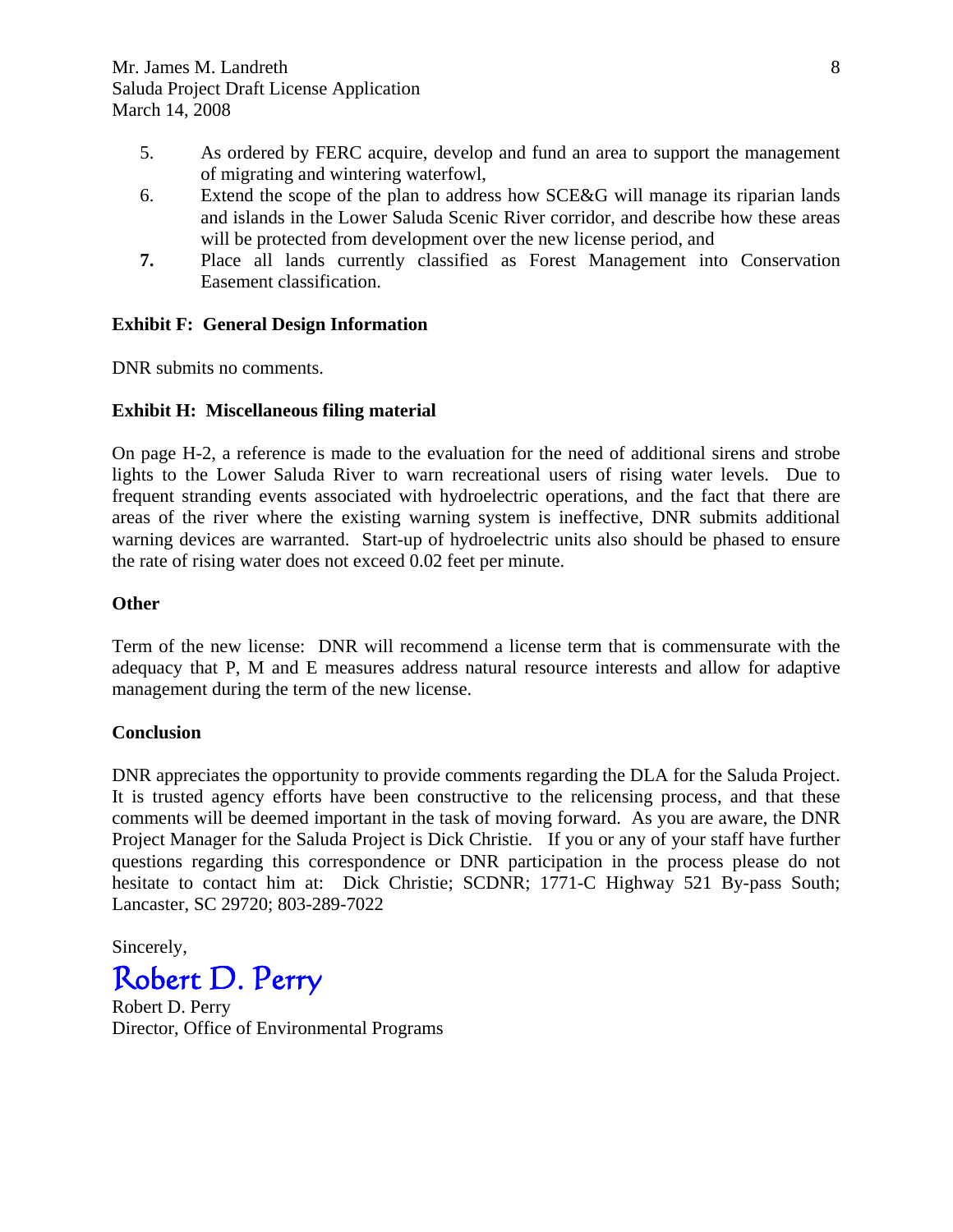c: Amanda Hill USFWS Pace Wilber NOAA-NMFS Tony Bebber SCPRT

Attachment as stated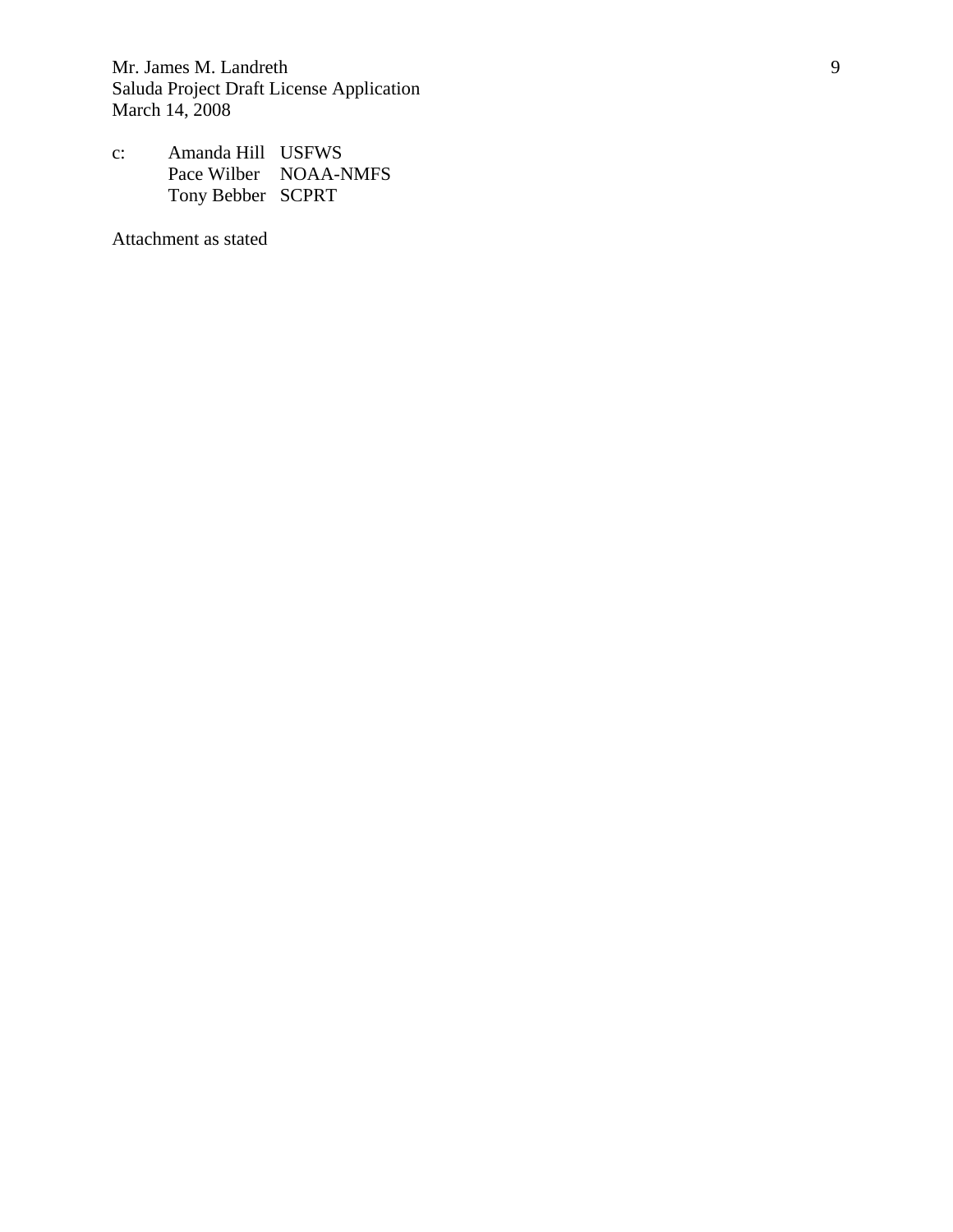# **Facility Recommendations for the Saluda Project**

# **Lexington County**

# **#1 – Rocky Point Landing**

- Pave access drive and existing parking area to eliminate the migration of sediments into the lake and to provide organized parking and traffic flow.
- Provide additional paved, organized parking on either the existing site or find close offsite parking.
- Create boating channel from ramp to access lake level 345' or find alternate site to access low water periods to replace this site.
- Provide an ADA accessible floating courtesy dock system to allow use at low lake levels.

# **#2 – Hilton Landing**

- Rehabilitate the existing floating courtesy dock system to comply with ADA Standards for use at low lake levels.
- Provide hard surfaced walkway from parking area to fishing pier that meets ADA Standards.
- Improve access drive by paving to eliminate the migration of sediments into the lake and control dust.

## **#3 – Larry Koon Landing**

- Provide ADA accessible fishing pier with hard surfaced walkway from parking area to fishing pier that meets ADA Standards.
- Widen existing driveway entrance to eliminate the "trailer drop" into the drainage ditch.
- Provide close, paved and striped overflow parking area.

## **#5 – Saluda Shoals Park Access**

- Provide bank access area to deep water for fishing opportunities up-stream.
- Provide ADA accessible fishing pier with a hard surface area ADA accessible.

## **#6 – James Metts Landing**

• Provide bank access area to deep water for fishing opportunities.

## **#7 – Lake Murray Dam Landing**

• Rehabilitate the existing floating courtesy dock system to comply with ADA Standards for use at low lake levels.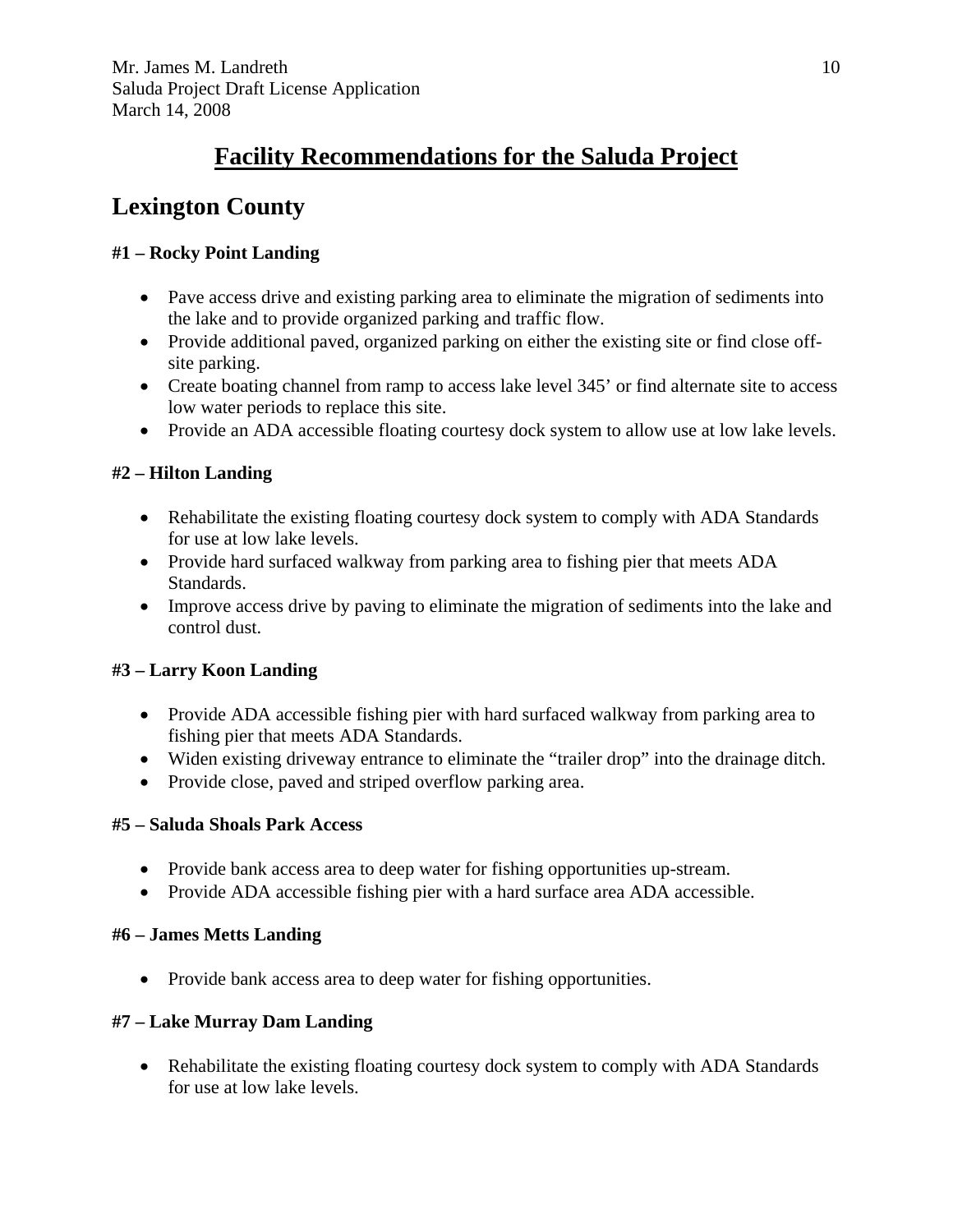• Provide ADA accessible fishing pier to allow deep-water fishing during lake drawdowns to level 345'.

#### **Saluda River Canoe Access**

• Provide bank access area to deep water for fishing opportunities.

#### **#8 – Shull Island Ramp**

- Rehabilitate existing ramp to access deeper water and provide steeper slope.
- Provide an ADA accessible floating courtesy dock system to allow use at low lake levels.
- Pave and delineate parking area to eliminate the migration of sediments into the lake and to provide organized traffic flow and parking.

# **Saluda County**

#### **#1 – River Bend Landing**

- Pave and delineate parking areas to eliminate the migration of sediments into the lake and to provide organized traffic flow and parking.
- Provide hard surfaced walkway from parking area to fishing pier that meets ADA Standards.
- Rehabilitate the existing floating courtesy dock system to comply with ADA Standards for use at low lake levels.

## **#2 – Murray Shores Landing**

- Delineate parking spaces and travel ways to allow for organized parking.
- Provide ADA accessible fishing pier with hard surfaced walkway from parking area to fishing pier that meets ADA Standards.
- Rehabilitate the existing floating courtesy dock system to comply with ADA Standards for use at low lake levels.
- Improve access drive by paving to eliminate the migration of sediments into the lake and control dust.

## **#3 – Lake Murray Estates Landing**

- Pave and delineate parking area to eliminate the migration of sediments into the lake and to provide organized traffic flow and parking.
- Provide hard surfaced walkway from parking area to fishing pier that meets ADA Standards.
- Rehabilitate the existing floating courtesy dock system to comply with ADA Standards for use at low lake levels.